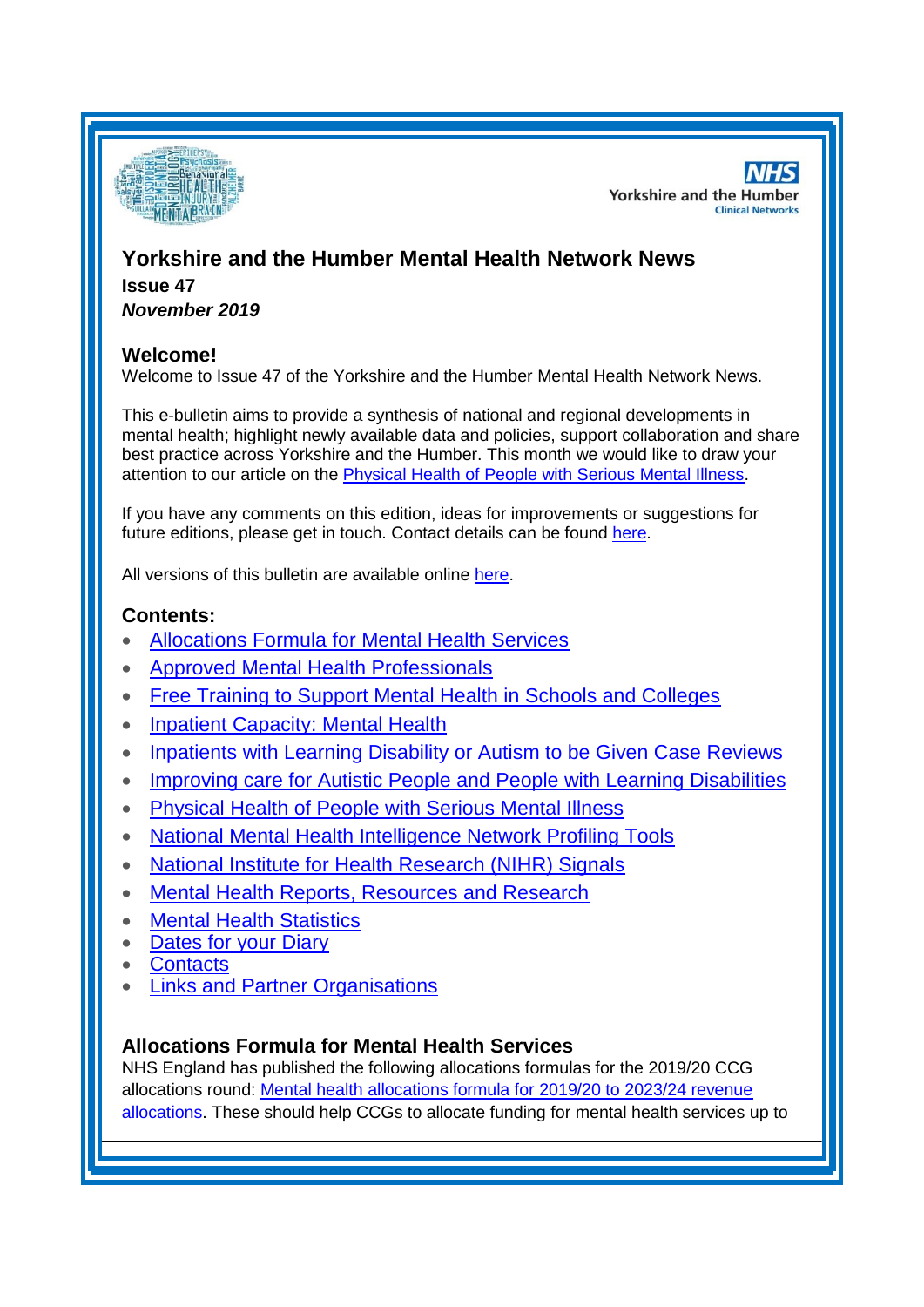2023/24.

### <span id="page-1-0"></span>**Approved Mental Health Professionals**

The Department of Health and Social Care has published [National workforce plan for](https://www.gov.uk/government/publications/national-workforce-plan-for-approved-mental-health-professionals-amhps)  [approved mental health professionals.](https://www.gov.uk/government/publications/national-workforce-plan-for-approved-mental-health-professionals-amhps) This document has been written for local authorities, directors of adult and children's social care, NHS Mental Health Trusts and Integrated Care System workforce leads to understand the role of the AMHP in mental health services, to coordinate the development of the AMHP role and the recruitment and retention of AMHPs in their area.

# <span id="page-1-1"></span>**Free Training to Support Mental Health in Schools and Colleges**

Clinical Commissioning Groups (CCGs) can now enrol in the [Link Programme](https://ccgbulletin.cmail19.com/t/d-l-xdijtjy-cdyegjt-y/) which provides free training for education and mental health professionals to improve joint working on children and young people's mental health. Led by the Anna Freud Centre, funded by the Department for Education, and supported by NHS England and NHS Improvement, it brings [education and mental health services together](https://ccgbulletin.cmail19.com/t/d-l-xdijtjy-cdyegjt-j/) in workshops coordinated by CCGs, to help staff plan and work together more effectively. Initially aimed at Mental Health Support Team trailblazers, the programme is now available to all CCGs who should enrol by [completing this form](https://ccgbulletin.cmail19.com/t/d-l-xdijtjy-cdyegjt-t/) or emailing [linkprogramme@annafreud.org](mailto:linkprogramme@annafreud.org) by 30 November 2019.

### <span id="page-1-2"></span>**Inpatient Capacity: Mental Health**

The Royal College of Psychiatrists has published [Exploring mental health inpatient](https://www.rcpsych.ac.uk/improving-care/campaigning-for-better-mental-health-policy/service-capacity-in-england)  [capacity.](https://www.rcpsych.ac.uk/improving-care/campaigning-for-better-mental-health-policy/service-capacity-in-england) This report explores the pressures on inpatient mental health services across STPs in England, drawing on a wide range of datasets, published research and interviews with staff working on mental health services. The report was commissioned by and includes a response from the Royal College of Psychiatrists.

# <span id="page-1-3"></span>**Inpatients with Learning Disability or Autism to be Given Case Reviews**

The Department of Health and Social Care has published [All inpatients with learning](https://www.gov.uk/government/news/all-inpatients-with-learning-disability-or-autism-to-be-given-case-reviews)  [disability or autism to be given case reviews.](https://www.gov.uk/government/news/all-inpatients-with-learning-disability-or-autism-to-be-given-case-reviews) This document states that all 2,250 patients with learning disabilities and autism who are inpatients in a mental health hospital will have their care reviewed over the next 12 months. As part of the review, the government will commit to providing each patient with a date for discharge, or where this is not appropriate, a clear explanation of why and a plan to move them closer towards being ready for discharge into the community.

### <span id="page-1-4"></span>**Improving care for Autistic People and People with Learning Disabilities**

Health Education England has announced two new frameworks to [improve care and](https://www.hee.nhs.uk/news-blogs-events/news/new-frameworks-launched-improve-care-support-autistic-people-people-learning-disabilities)  [support for autistic people and people with learning disabilities.](https://www.hee.nhs.uk/news-blogs-events/news/new-frameworks-launched-improve-care-support-autistic-people-people-learning-disabilities) The frameworks describe the skills, knowledge and behaviours needed by health and social care staff, and will be used to inform the development and planning of the current and future workforce.

Additionally, NHS Improvement has published an improvement tool and user manual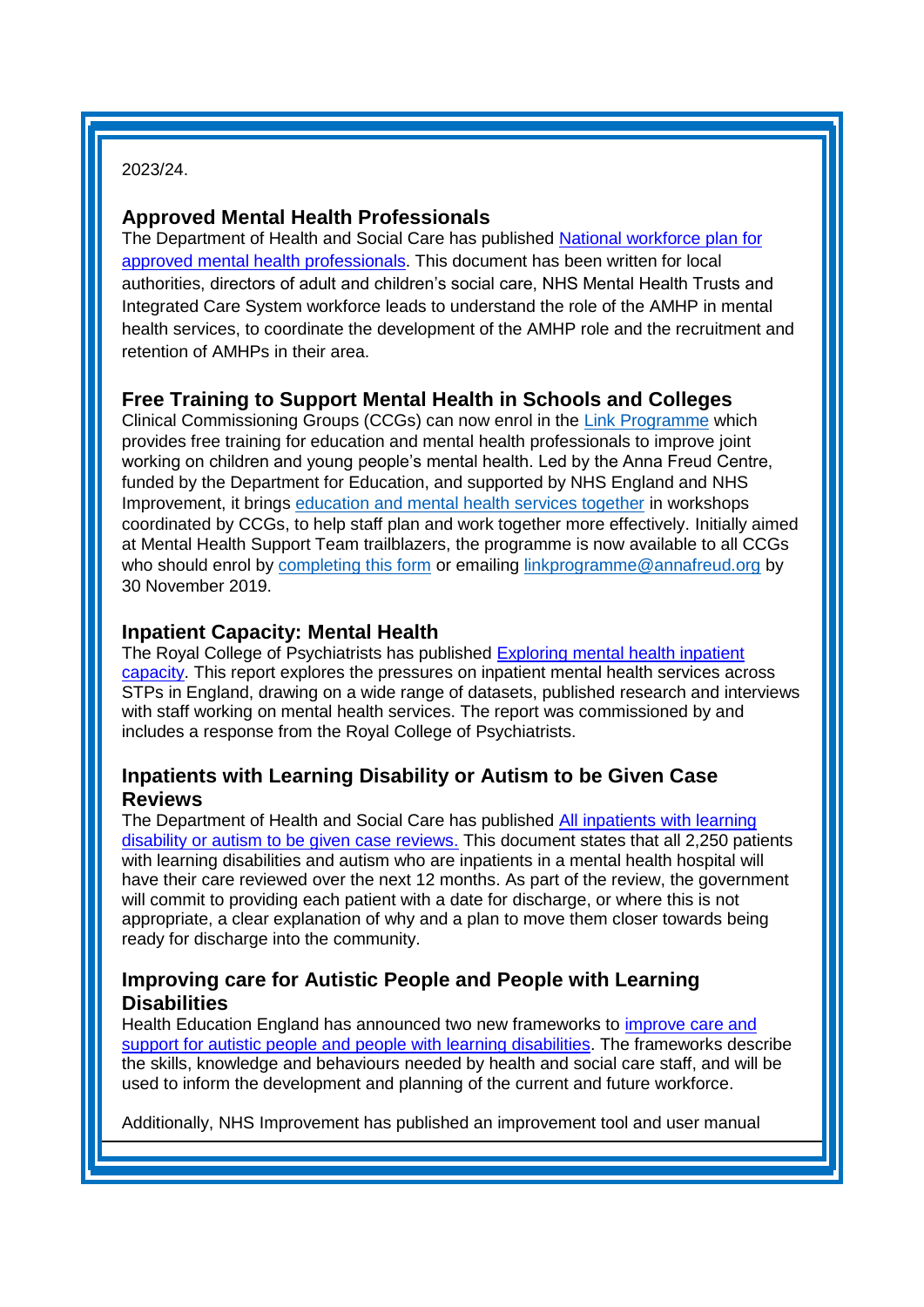relating to [reducing deaths of people with a learning disability in NHS acute hospitals](https://improvement.nhs.uk/resources/learning-disability-improvement-standards-nhs-trusts/) (see section headed Self-improvement tool). These documents are intended to bring people together to facilitate discussion on how well people with a learning disability are supported in acute trusts.

Lastly, NHS Digital has published [Experimental waiting times data for autism services](https://digital.nhs.uk/data-and-information/publications/statistical/autism-statistics/autism-statistics) for the first time. The data includes the number of new patients referred for suspected autism within the reporting period and waiting times for the first appointment (in weeks). It covers the first three quarters of 2018-19, with breakdowns by age, gender and ethnicity.

## <span id="page-2-0"></span>**Physical Health of People with Serious Mental Illness**

People with serious mental illness, such as schizophrenia or bipolar disorder, face noticeable health inequalities and are less likely to have their physical health needs met, both in terms of identification of physical health concerns and delivery of appropriate, timely screening and treatment. Please watch [Mary's story](https://www.youtube.com/watch?v=pKgoLeAyyLA&feature=youtu.be) to learn of her experiences and gain a greater understanding of why physical health checks are so important.

Yorkshire and the Humber Mental Health Clinical Network is working with GPs, Practice Staff and Clinical Commissioning Groups to support them delivering quality physical health care interventions to people within this group. Find out more [here.](http://www.yhscn.nhs.uk/mental-health-clinic/mental-health-network/SeriousMentalIllness/mental-health-clinicmental-health-networkPHSMIphp.php)

## **National Mental Health Intelligence Network Profiling Tools**

The Mental health and wellbeing JSNA knowledge guide (part of the Mental health and wellbeing: JSNA toolkit) has been revised and expanded, to ensure it is an up-to-date resource that can support the development of JSNAs in 19/20 and 20/21.

Using feedback from regular stakeholder consultation on how to improve the resource we have:

- considerably expanded the chapter on [Living well in older years](https://lnks.gd/l/eyJhbGciOiJIUzI1NiJ9.eyJidWxsZXRpbl9saW5rX2lkIjoxMDYsInVyaSI6ImJwMjpjbGljayIsImJ1bGxldGluX2lkIjoiMjAxOTExMDUuMTI0NDcxMDEiLCJ1cmwiOiJodHRwczovL3d3dy5nb3YudWsvZ292ZXJubWVudC9wdWJsaWNhdGlvbnMvYmV0dGVyLW1lbnRhbC1oZWFsdGgtanNuYS10b29sa2l0LzctbGl2aW5nLXdlbGwtaW4tb2xkZXIteWVhcnMifQ.9ApO1gKs90WhvhQKFsKxu4NTY8UlTmMVgHa3YjGnaCc/br/70921393588-l)
- expanded the chapter on [Children and young people](https://lnks.gd/l/eyJhbGciOiJIUzI1NiJ9.eyJidWxsZXRpbl9saW5rX2lkIjoxMDcsInVyaSI6ImJwMjpjbGljayIsImJ1bGxldGluX2lkIjoiMjAxOTExMDUuMTI0NDcxMDEiLCJ1cmwiOiJodHRwczovL3d3dy5nb3YudWsvZ292ZXJubWVudC9wdWJsaWNhdGlvbnMvYmV0dGVyLW1lbnRhbC1oZWFsdGgtanNuYS10b29sa2l0LzUtY2hpbGRyZW4tYW5kLXlvdW5nLXBlb3BsZSJ9.8K15EwmdCGRIADR-YC3tGPKIfms_rQVv0QCheFWlUFg/br/70921393588-l)
- expanded sections and changed the titles of the prevention focused chapters Understanding people (now [Mental health: population factors\)](https://lnks.gd/l/eyJhbGciOiJIUzI1NiJ9.eyJidWxsZXRpbl9saW5rX2lkIjoxMDgsInVyaSI6ImJwMjpjbGljayIsImJ1bGxldGluX2lkIjoiMjAxOTExMDUuMTI0NDcxMDEiLCJ1cmwiOiJodHRwczovL3d3dy5nb3YudWsvZ292ZXJubWVudC9wdWJsaWNhdGlvbnMvYmV0dGVyLW1lbnRhbC1oZWFsdGgtanNuYS10b29sa2l0LzMtdW5kZXJzdGFuZGluZy1wZW9wbGUifQ.noyXhTd0FdmSHu76j6rNRmQOSJlch7mwUNeJ3jJUm6Y/br/70921393588-l) and Understanding place (now [Mental health: environmental factors\)](https://lnks.gd/l/eyJhbGciOiJIUzI1NiJ9.eyJidWxsZXRpbl9saW5rX2lkIjoxMDksInVyaSI6ImJwMjpjbGljayIsImJ1bGxldGluX2lkIjoiMjAxOTExMDUuMTI0NDcxMDEiLCJ1cmwiOiJodHRwczovL3d3dy5nb3YudWsvZ292ZXJubWVudC9wdWJsaWNhdGlvbnMvYmV0dGVyLW1lbnRhbC1oZWFsdGgtanNuYS10b29sa2l0LzItdW5kZXJzdGFuZGluZy1wbGFjZSJ9.60G7IqDC9QHlnyFtjr0hjzTPZ-DM1u-mAQDBYFvY-_g/br/70921393588-l). The title changes are to more clearly reflect what the chapters provide and to help ensure the right people find the information they are looking for.
- reviewed and updated resources in all chapters

The National Mental Health Intelligence Network (NMHIN) has also been conducting further developments on their suite of mental health profiling tools. Click on the links below to access the updates:

- [Common Mental Health Disorders](http://links.govdelivery.com/track?type=click&enid=ZWFzPTEmbXNpZD0mYXVpZD0mbWFpbGluZ2lkPTIwMTcxMjA1LjgxOTE2MDgxJm1lc3NhZ2VpZD1NREItUFJELUJVTC0yMDE3MTIwNS44MTkxNjA4MSZkYXRhYmFzZWlkPTEwMDEmc2VyaWFsPTE2OTcwMTE4JmVtYWlsaWQ9c2FyYWguYm91bEBuaHMubmV0JnVzZXJpZD1zYXJhaC5ib3VsQG5ocy5uZXQmdGFyZ2V0aWQ9JmZsPSZleHRyYT1NdWx0aXZhcmlhdGVJZD0mJiY=&&&104&&&https://fingertips.phe.org.uk/profile-group/mental-health/profile/common-mental-disorders)
- [Crisis Care](http://links.govdelivery.com/track?type=click&enid=ZWFzPTEmbXNpZD0mYXVpZD0mbWFpbGluZ2lkPTIwMTcxMjA1LjgxOTE2MDgxJm1lc3NhZ2VpZD1NREItUFJELUJVTC0yMDE3MTIwNS44MTkxNjA4MSZkYXRhYmFzZWlkPTEwMDEmc2VyaWFsPTE2OTcwMTE4JmVtYWlsaWQ9c2FyYWguYm91bEBuaHMubmV0JnVzZXJpZD1zYXJhaC5ib3VsQG5ocy5uZXQmdGFyZ2V0aWQ9JmZsPSZleHRyYT1NdWx0aXZhcmlhdGVJZD0mJiY=&&&105&&&https://fingertips.phe.org.uk/profile-group/mental-health/profile/crisis-care)
- [Mental Health and Wellbeing JSNA Profile](http://links.govdelivery.com/track?type=click&enid=ZWFzPTEmbXNpZD0mYXVpZD0mbWFpbGluZ2lkPTIwMTcxMjA1LjgxOTE2MDgxJm1lc3NhZ2VpZD1NREItUFJELUJVTC0yMDE3MTIwNS44MTkxNjA4MSZkYXRhYmFzZWlkPTEwMDEmc2VyaWFsPTE2OTcwMTE4JmVtYWlsaWQ9c2FyYWguYm91bEBuaHMubmV0JnVzZXJpZD1zYXJhaC5ib3VsQG5ocy5uZXQmdGFyZ2V0aWQ9JmZsPSZleHRyYT1NdWx0aXZhcmlhdGVJZD0mJiY=&&&106&&&https://fingertips.phe.org.uk/profile-group/mental-health/profile/mh-jsna)
- [Severe Mental](http://links.govdelivery.com/track?type=click&enid=ZWFzPTEmbXNpZD0mYXVpZD0mbWFpbGluZ2lkPTIwMTcxMjA1LjgxOTE2MDgxJm1lc3NhZ2VpZD1NREItUFJELUJVTC0yMDE3MTIwNS44MTkxNjA4MSZkYXRhYmFzZWlkPTEwMDEmc2VyaWFsPTE2OTcwMTE4JmVtYWlsaWQ9c2FyYWguYm91bEBuaHMubmV0JnVzZXJpZD1zYXJhaC5ib3VsQG5ocy5uZXQmdGFyZ2V0aWQ9JmZsPSZleHRyYT1NdWx0aXZhcmlhdGVJZD0mJiY=&&&108&&&https://fingertips.phe.org.uk/profile-group/mental-health/profile/severe-mental-illness) Illness
- **[Suicide Prevention Profile](http://links.govdelivery.com/track?type=click&enid=ZWFzPTEmbXNpZD0mYXVpZD0mbWFpbGluZ2lkPTIwMTgwNjA1LjkwNzEwNzExJm1lc3NhZ2VpZD1NREItUFJELUJVTC0yMDE4MDYwNS45MDcxMDcxMSZkYXRhYmFzZWlkPTEwMDEmc2VyaWFsPTE3MDEzODU4JmVtYWlsaWQ9c2FyYWguYm91bEBuaHMubmV0JnVzZXJpZD1zYXJhaC5ib3VsQG5ocy5uZXQmdGFyZ2V0aWQ9JmZsPSZleHRyYT1NdWx0aXZhcmlhdGVJZD0mJiY=&&&104&&&https://fingertips.phe.org.uk/profile-group/mental-health/profile/suicide)**

To receive updates directly from NMHIN visit the [PHE subscriptions page](http://links.govdelivery.com/track?type=click&enid=ZWFzPTEmbXNpZD0mYXVpZD0mbWFpbGluZ2lkPTIwMTgwMjA3Ljg0OTY1MzgxJm1lc3NhZ2VpZD1NREItUFJELUJVTC0yMDE4MDIwNy44NDk2NTM4MSZkYXRhYmFzZWlkPTEwMDEmc2VyaWFsPTE2OTgzNDk5JmVtYWlsaWQ9c2FyYWguYm91bEBuaHMubmV0JnVzZXJpZD1zYXJhaC5ib3VsQG5ocy5uZXQmdGFyZ2V0aWQ9JmZsPSZleHRyYT1NdWx0aXZhcmlhdGVJZD0mJiY=&&&107&&&https://public.govdelivery.com/accounts/UKHPA/subscribers/new?preferences=true) and select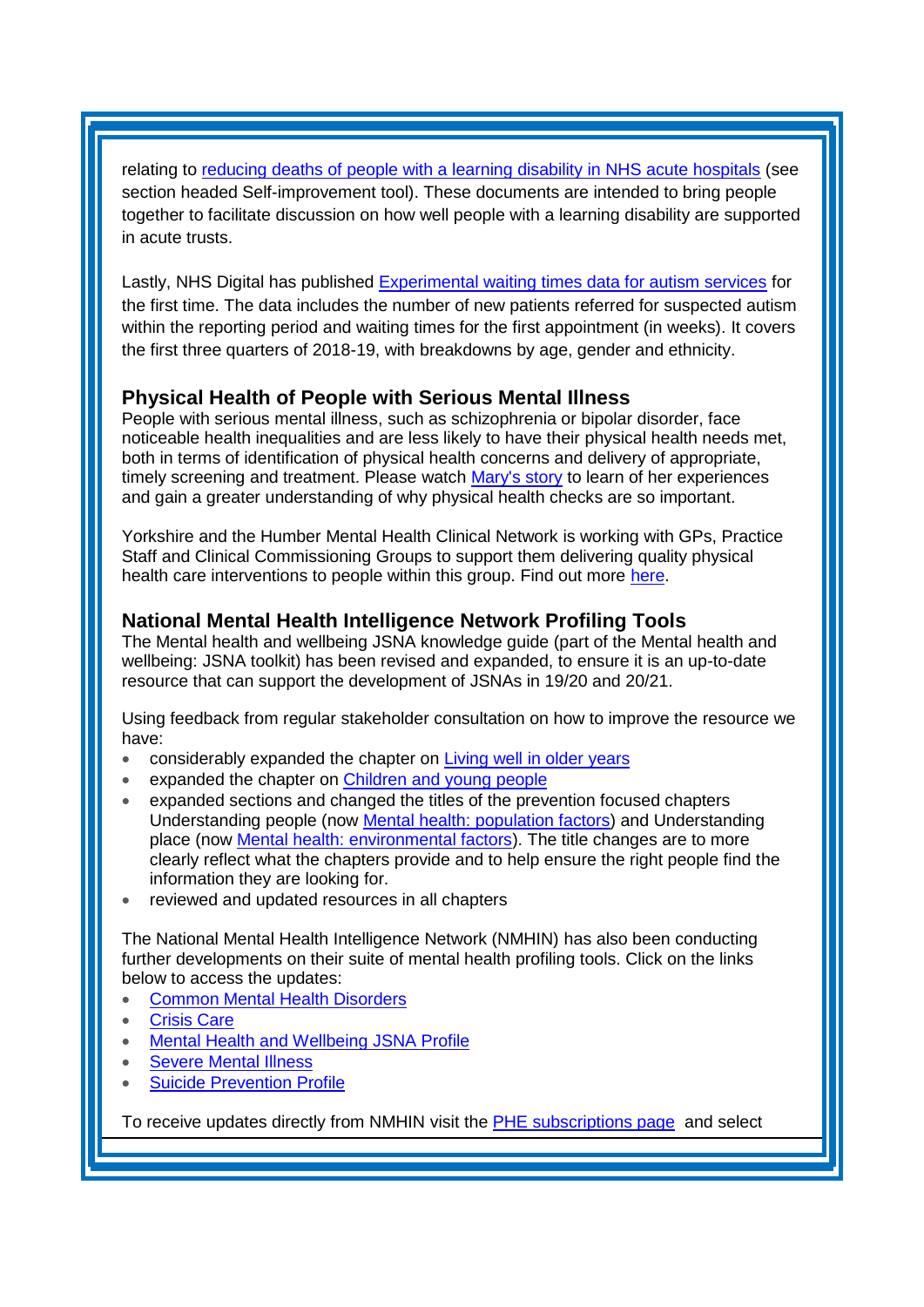<span id="page-3-0"></span>'Mental Health Dementia and Neurology'.

### **National Institute for Health Research (NIHR) Signals**

The latest series of summaries of recently published research by the NIHR contain information on:

- [Telephone-delivered CBT can provide lasting benefits for people with IBS](https://discover.dc.nihr.ac.uk/content/signal-000842/people-with-ibs-benefit-from-telephone-delivered-cbt)
- Combined drug therapy for at least 36 weeks reduces relapse after psychotic [depression](https://discover.dc.nihr.ac.uk/content/signal-000843/combined-drug-therapy-for-at-least-36-weeks-reduces-relapse-after-psychotic-depression)
- [A nurse-led intervention did not reduce post-traumatic stress disorder symptoms in](https://discover.dc.nihr.ac.uk/content/signal-000844/critical-care-ptsd-support-trial-did-not-reduce-symptoms)  [critical care patients](https://discover.dc.nihr.ac.uk/content/signal-000844/critical-care-ptsd-support-trial-did-not-reduce-symptoms)

The summaries intend to provide decision makers in health and social care organisations with evidence they can use to improve patient care.

#### **Mental Health Reports, Resources and Research**

The Centre for Mental Health has published [Making the grade: how education shapes](https://www.centreformentalhealth.org.uk/making-the-grade)  [young people's](https://www.centreformentalhealth.org.uk/making-the-grade) mental health. This paper examines the learning environment and its impact on young people's mental health and wellbeing.

The Care Quality Commission has published [Community mental health survey](https://www.cqc.org.uk/publications/surveys/community-mental-health-survey-2019)  [2019.](https://www.cqc.org.uk/publications/surveys/community-mental-health-survey-2019) The survey looks at the experiences of people receiving community mental health services between September and November 2018. The CQC has published a summary report, quality and methodology report, and technical document. Results are also listed by NHS trust and a [benchmarking report is available for each trust.](https://nhssurveys.org/all-files/05-community-mental-health/05-benchmarks-reports/2019/)

The General Medical Council has published [Caring for doctors, caring for patients.](https://www.gmc-uk.org/about/how-we-work/corporate-strategy-plans-and-impact/supporting-a-profession-under-pressure/uk-wide-review-of-doctors-and-medical-students-wellbeing) This is the report of a review to help tackle the causes of poor wellbeing faced by medical students and doctors. It includes eight recommendations to help deliver safe, supportive and inclusive environments, and compassionate cultures across the UK.

The Health Foundation has published [Prevention and mental health: understanding the](https://www.mentalhealth.org.uk/publications/prevention-and-mental-health-research-paper)  [evidence so that we can address the greatest health challenge of our times.](https://www.mentalhealth.org.uk/publications/prevention-and-mental-health-research-paper) This resource provides information on the scale of mental health problems in society, what shapes our mental health, an integrated model of mental health, how life events can affect mental health, the relationship between physical and mental health, the meaning of prevention and how society must change to put prevention front and centre. It is aimed at policymakers, health professionals, mental health advocates and their families and friends.

The Local Government Association has published Reaching out: guide to helping principal [and local councils tackle loneliness.](https://www.local.gov.uk/reaching-out) This guide outlines the current loneliness policy context, uses a range of case studies to demonstrate effective local delivery models working in practice, and provides useful check lists and top tips on how to measure and evaluate outputs.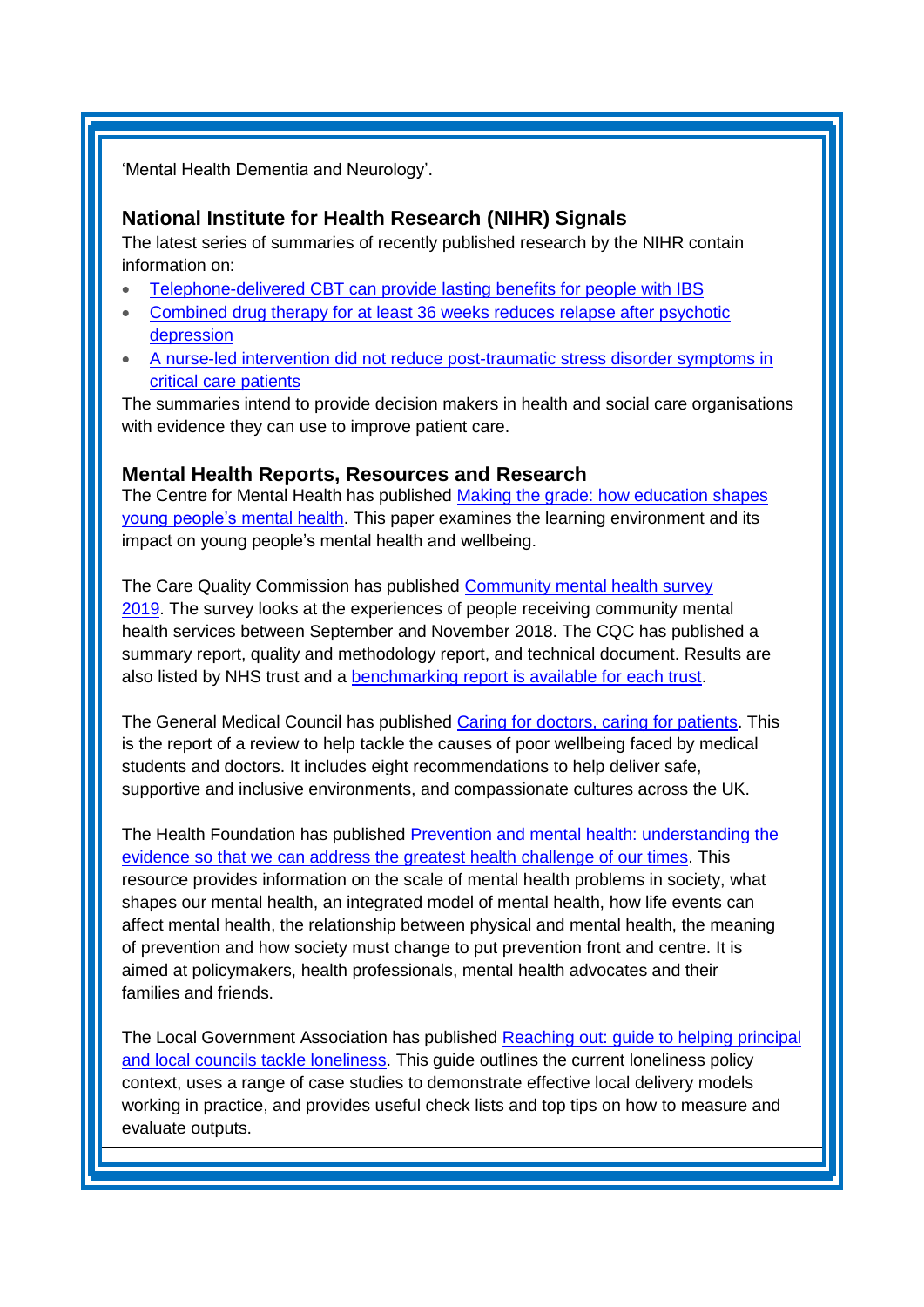The Local Government Association has published *Improving transition from children to* [adult mental health services.](https://www.local.gov.uk/improving-transition-children-adult-mental-health-services) This report sets out the learning, reflections and recommendations from a conference on improving transition from children and young people's to adult mental health services.

The Mental Health Foundation has published [Doing good does you good.](https://www.mentalhealth.org.uk/publications/doing-good-does-you-good) This guide illustrates the positive impact that helping others can have on your own mental health. It includes tips and suggestions for how you can get started with helping others.

The Mental Health Foundation has published [Mental Health Foundation Strategy 2020-](https://www.mentalhealth.org.uk/publications/mental-health-foundation-strategy-2020-2025-making-prevention-happen) [2025: making prevention happen.](https://www.mentalhealth.org.uk/publications/mental-health-foundation-strategy-2020-2025-making-prevention-happen) The strategy provides a vision of a society which puts mental health at its heart which if heeded, would see a sustained reduction in levels and severity of mental ill health and better mental health for all.

The Mental Health Foundation has published State of a generation: preventing mental [health problems in children and young people.](https://www.mentalhealth.org.uk/publications/state-generation-preventing-mental-health-problems-children-and-young-people) This report highlights some key risk and protective factors for young people's mental health. It outlines actions for change at the individual, family, community and societal level to support the prevention of mental health problems and the promotion of good mental health for all.

The Mental Health Policy Group has published [Towards Mental Health Quality: a](https://www.mentalhealth.org.uk/publications/towards-mental-health-equality-manifesto-next-government)  [manifesto for the next government.](https://www.mentalhealth.org.uk/publications/towards-mental-health-equality-manifesto-next-government) The document sets out five areas that the next government must address in order to improve the lives of people with mental health problems and promote the mental health of the nation.

Public Health England has published a summary report, as well as a number of other documents, from a review of evidence for universal approaches to [improving children and](https://www.gov.uk/government/publications/children-and-young-peoples-mental-health-prevention-evidence)  [young people's mental health and wellbeing.](https://www.gov.uk/government/publications/children-and-young-peoples-mental-health-prevention-evidence) The documents are intended for strategic and operational leads working on children and young people's mental health.

The World Health Organisation has published [What is the evidence on the role of the](http://www.euro.who.int/en/publications/abstracts/what-is-the-evidence-on-the-role-of-the-arts-in-improving-health-and-well-being-a-scoping-review-2019)  [arts in improving health and well-being? A scoping review.](http://www.euro.who.int/en/publications/abstracts/what-is-the-evidence-on-the-role-of-the-arts-in-improving-health-and-well-being-a-scoping-review-2019) The report reviews arts activities that seek to promote health and prevent ill health, as well as manage and treat physical and mental ill health and support end-of-life care.

### <span id="page-4-0"></span>**Mental Health Statistics**

The following statistics have recently been released please click on the links to review further:

- <span id="page-4-1"></span>• [Children and Young People Eating Disorder Collection](https://www.gov.uk/government/statistics/children-and-young-people-eating-disorder-collection-q2-201920) - Q2 2019/20
- [Community Services Statistics](https://digital.nhs.uk/data-and-information/publications/statistical/community-services-statistics-for-children-young-people-and-adults/july-2019) July 2019
- [Mental Health Services Monthly Statistics](https://digital.nhs.uk/data-and-information/publications/statistical/mental-health-services-monthly-statistics/final-august-provisional-september-2019) Final August, Provisional September 2019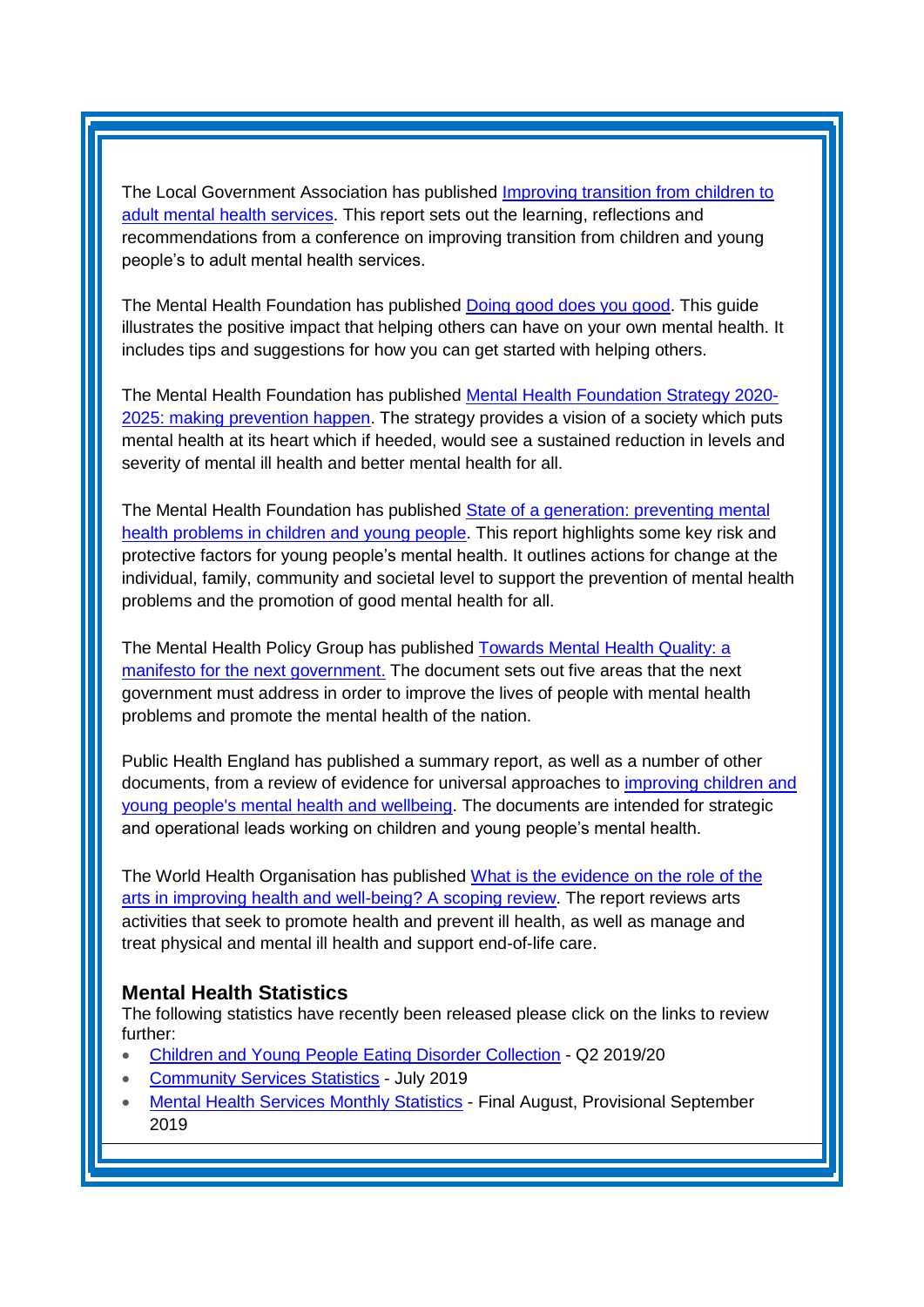- [Mental Health Early Intervention in Psychosis](https://www.gov.uk/government/statistics/mental-health-early-intervention-in-psychosis-for-september-2019) September 2019
- [Mental Capacity Act 2005, Deprivation of Liberty Safeguards England, 2018-19](https://digital.nhs.uk/data-and-information/publications/statistical/mental-capacity-act-2005-deprivation-of-liberty-safeguards-assessments/england-2018-19)
- [Out of Area Placements in Mental Health Services](https://digital.nhs.uk/data-and-information/publications/statistical/out-of-area-placements-in-mental-health-services/august-2019) August 2019
- [Overall Patient Experience Scores: 2019 Community Mental Health Survey Update](https://www.england.nhs.uk/statistics/2019/11/26/overall-patient-experience-scores-2019-community-mental-health-survey-update/)
- [Physical Health Checks for People with Serious Mental Illness](https://www.gov.uk/government/statistics/physical-health-checks-for-people-with-serious-mental-illness-q2-201920) Q2 2019/20
- [Psychological Therapies: reports on the use of IAPT services, England](https://digital.nhs.uk/data-and-information/publications/statistical/psychological-therapies-report-on-the-use-of-iapt-services/august-2019-final-including-reports-on-the-iapt-pilots) August 2019 Final including reports on the IAPT pilots

# **Dates for your Diary**

### **Yorkshire and the Humber Mental Health Network Events:**

• Thursday 13 February 2020, 12:30-16:30, **Yorkshire and the Humber EIP Network**, National Railway Museum York, Leeman Road, York, YO26 4XJ. To book your place click [here.](https://www.eventbrite.co.uk/e/north-east-and-yorkshire-and-the-humber-eip-network-tickets-82827720943)

### **Other Events:**

**SafeTALK Course**, which aims to teach participants four basic steps to recognise if someone is having thoughts of suicide and how to connect them with resources that can help. Available on various dates throughout 2019.

#### **For further information, and to check course availability, email: [wdu@york.gov.uk](mailto:wdu@york.gov.uk) or visit the website [here.](http://www.yorkworkforcedevelopment.org.uk/)**

- Thursday 5 December 2019, 09:00-17:00, **Media and Mental Health: Delivering a Duty of Care**, Manchester. To book your place click [here.](https://www.openforumevents.co.uk/events/2019/media-mental-health-delivering-a-duty-of-care/#book?utm_source=OFE+S3+MMH19+WC+19.08.2019+4+NHS&utm_medium=email&utm_campaign=OFE+S3+MMH19+WC+19.08.2019) NB: There is a cost to attend this event.
- Monday 9 December 2019, 09:00-17:00, **Preventing Suicide, Saving Lives,** London. To book your place click [here.](https://www.healthcareconferencesuk.co.uk/assets/conferences-and-masterclasses/conferences/2019/dec-2019/suicide-prevention-dec-2019.pdf) NB: There is a cost to attend this event.
- Tuesday 21 January 2020, 09:00-17:00, **2020 IAPT National Networking Forum**, Manchester. To book your place click [here.](http://www.iapt-nnf.co.uk/Home/ViewEvent/127) NB: There is a cost to attend this event.
- Tuesday 28 January 2020, 09:00-16:25, **Managing Mental Health and Wellbeing in the Workplace**, Central Manchester. To book your place click [here.](https://nhs-insight.com/booking/3436/VPWX1O-1900096) NB: There is a cost to attend this event.
- Monday 10 February 2020, 10:00-15:00, **Public Health Masterclass on Gambling Related Harm Reduction - Two Years On: Working together across Yorkshire and Humber**, Venue TBC. To book your place click [here.](https://www.eventbrite.co.uk/e/public-health-masterclass-on-gambling-related-harm-reduction-2-years-on-tickets-82790248863)
- Friday 14 February 2020, 09:00-17:00, **Improving Access, Treatment and Support for People with a Diagnosis of Personality Disorder**, London. To book your place click [here.](https://www.healthcareconferencesuk.co.uk/conferences-masterclasses/personality-disorder?utm_medium=email&utm_source=HCUKKT%20&utm_campaign=Personality%200220) NB: There is a cost to attend this event.
- Tuesday 25 February 2020, 10:00 to 15:45, **PHE Public Mental Health Summit**